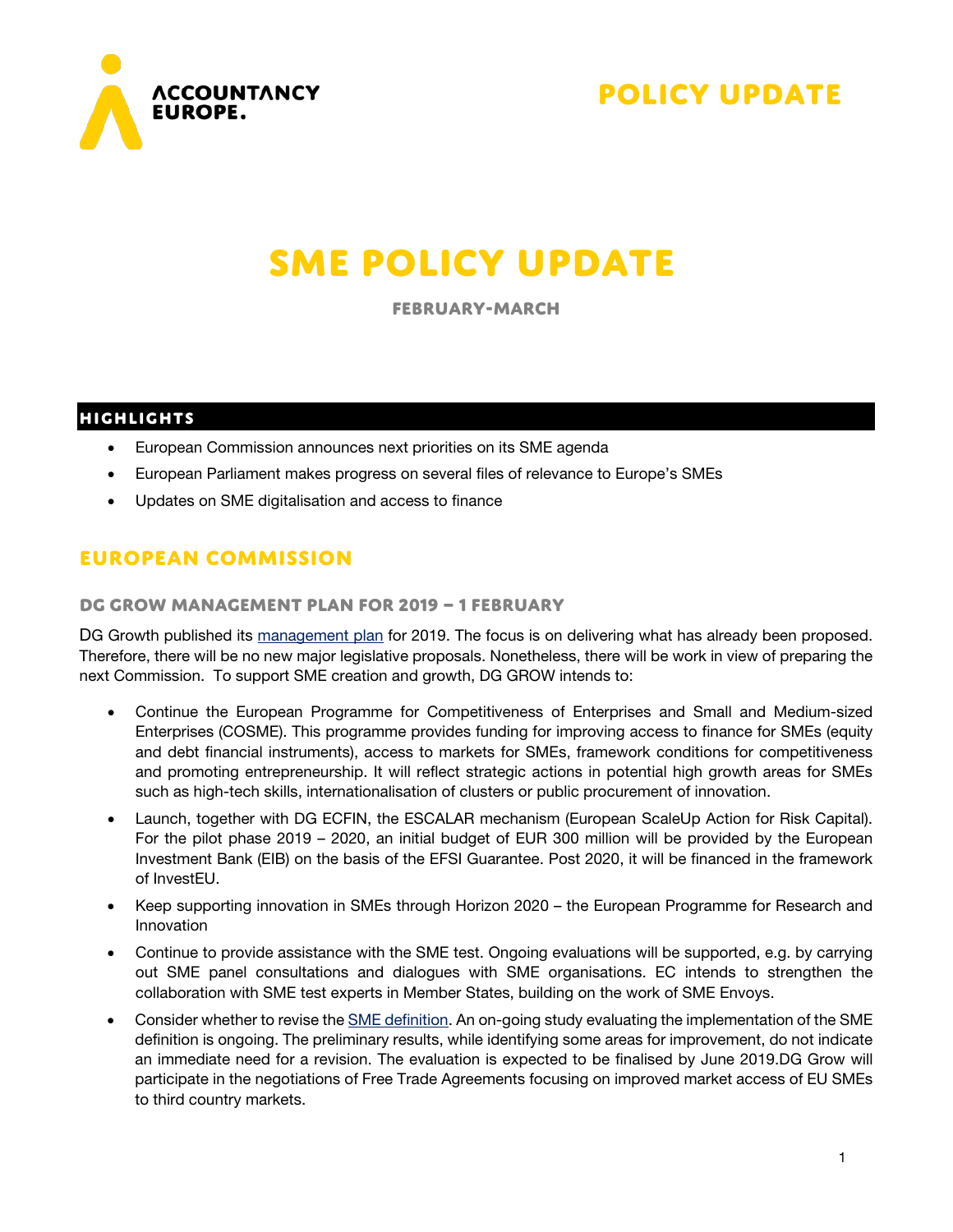### **Digitalisation of company law – 5 February**

The European Parliament and Member States reached an agreement on new rules (see provisional text [here\)](https://data.consilium.europa.eu/doc/document/ST-6095-2019-INIT/en/pdf) aimed to facilitate and promote the use of online solutions in a company's contacts with public authorities throughout its lifecycle. The new rules will enable companies to register, set up branches or file documents with the business register online and introduce the 'once-only' principle, whereby a company would only need to submit the same information to public authorities once. Documents submitted by companies will be stored and exchanged by national registers in machine-readable and searchable formats.

Currently, only 17 Member States provide a fully online procedure. With these new rules, companies like SMEs will be able to create businesses online in all Member States. This possibility cuts costs and administrative burden. Strong safeguards and the exchange of information between Member States intends to prevent fraud.

The text must now be formally adopted by the European Parliament and the Council in the coming weeks.

For more see a [statement](http://europa.eu/newsroom/rapid-failover/statement-19-867_en.pdf) by the Commission and a [summary](https://oeil.secure.europarl.europa.eu/oeil/popups/summary.do?id=1564471&t=d&l=en) of the vote in the Parliament.

### **DG FISMA publishes management plan for 2019 – 12 February**

DG FISMA has published its [management plan](https://ec.europa.eu/info/sites/info/files/management-plan-fisma-2019_en.pdf) for 2019. Concerning SMEs, the European Commission (EC) is committed to improve access to finance for SMEs including a more diversified debt funding.

The EC prioritizes finalising the negotiations on the legislative texts on promoting SME growth markets and crowdfunding. In April 2019 the EC will publish a report on the remaining non-legislative actions.

Following th[e advice](https://eba.europa.eu/documents/10180/2087449/EBA+Final+report+on+ESNs.pdf) of the EBA on European Secured Notes, the EC will work on making it an instrument for SMEs. Meanwhile, it intends to issue, a proposal for a directive on covered bond in May 2019.

# **European Parliament**

### **Parliament votes on the Programme for single market – 12 February**

The European Parliament adopted a [legislative resolution](http://www.europarl.europa.eu/sides/getDoc.do?type=TA&language=EN&reference=P8-TA-2019-0073) on the proposal for a regulation establishing the Programme for single market, competitiveness of enterprises, including SME.

The regulation will establish the Single Market Programme from 2021 to 2027, improving its functioning and especially the competitiveness of EU SMEs on the world market. The programme aims at giving space to technological and organisational innovation into production processes, with particular attention to specific forms of SMEs such as microenterprises.

Under this programme, the EU wants to support increased participation of SME representative organisations in the development of single market policy initiatives.

### **European parliament and Council reach an agreement on SME listings – 6 March**

EU Member States and the European Parliament have [reached](http://europa.eu/rapid/press-release_IP-19-1568_en.htm) a political agreement on new rules to further improve access to capital market financing for SMEs. The revised rules will make it cheaper and simpler for SMEs to access public markets through the so-called "SME Growth Markets".

The now adopted rules will modify the Market Abuse Regulation (MAR) and Prospectus Regulation, and attempts to strike a balance between cutting red tape for SMEs while safeguarding market integrity and investor protection.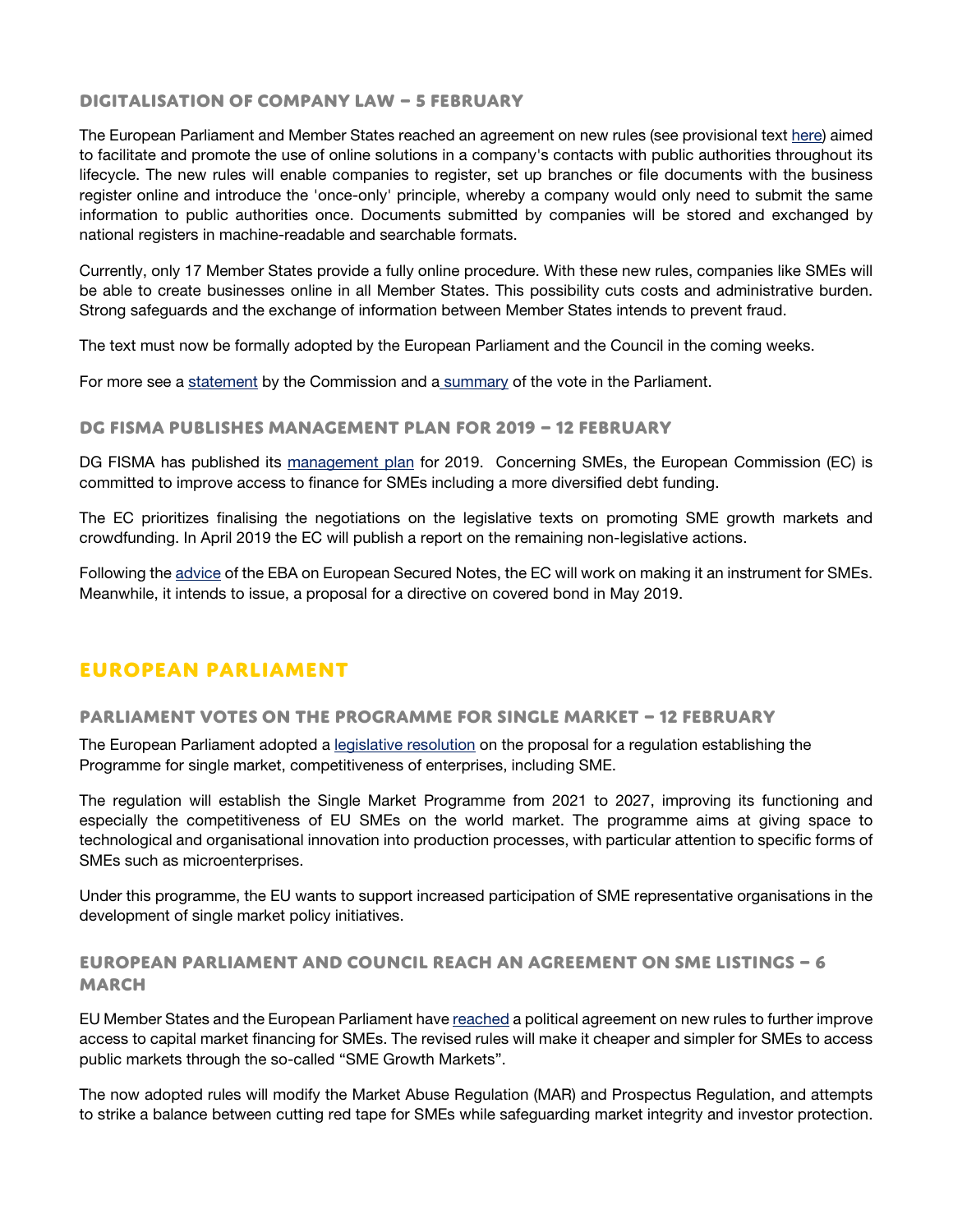The amendments will also ensure minimum liquidity and reduce volatility of SME shares. Among others dispositions, SMEs will benefit from alleviated procedures to enter a regulated market and simplified disclosure rules.

### **EU agreement to support innovation in SMEs – 27 March**

The Council and the European Parliament [agreed](https://www.consilium.europa.eu/en/press/press-releases/2019/03/27/eu-agreement-on-future-research-and-innovation-programme/) on a compromise of the Horizon Europe package, the next EU framework programme on research and innovation for 2021 to 2027.

This deal [intends](https://sciencebusiness.net/framework-programmes/news/eu-council-and-parliament-strike-deal-horizon-research-programme) to support innovation in SMEs through faster investments, with applicants defining the scope of their project themselves. The Accelerator, replacing the existing SME instrument, will award two types of support: blended finance and grants, optionally followed by equity investment, for the first time in EU research funding.

The Commission will soon publish a recruitment call for programme managers, to play the role of 'spotters' of promising SMEs in Member States.

# **National news**

### **Paris green fund helps SMEs and the ecological transition – 15 February**

The new [Paris Green Fund,](https://www.themayor.eu/en/stephane-villecroze-paris-green-fund-helps-smes-to-deploy-faster-solutions-for-the-ecological-transition-of-paris) a territorial investment of the city of Paris supports the development of innovative SMEs. The fund buys shares of unlisted SMEs working tor the ecological transition of big cities, and help accelerate the growth of these SMEs.

The fund targets innovative and already profitable SMEs, all over the EU. The idea is that for the time when the Fund is shareholder of the SME in question, the latter will be trying to develop its business in Paris, notably by selling its products, solutions, services in Paris.

### **How British SMEs prepare for Brexit – 7 March**

The Guardian has published a[n article](https://www.theguardian.com/politics/2019/mar/07/how-five-smaller-uk-firms-are-preparing-no-deal-brexit-plan-uncertain-future) that presents five case studies of SMEs preparing for Brexit. The case studies demonstrate that British SMEs are beginning to worry about their competitiveness in a potential no-deal Brexit scenario. SMEs have already faced increased costs since the Brexit referendum notably as a result of a weak pound.

Costs of imports and exports as well as free movement of labour are the main concerns SMEs have to face. Some enterprises have made the choice to register their products in EU27 and moving staff there, in order to enable them to continue selling their products in the Single Market after Brexit.

### **Belgium introduces new SME audit standards – 12 March**

The Belgian federal public service for economy and SM[E released](http://www.ejustice.just.fgov.be/cgi/article_body.pl?language=nl&pub_date=2019-03-12&caller=summary&numac=2019011025) a notice regarding the approval of new standards relating to the contractual control of SMEs. This standard has been developed at the request of the Belgian Minister of Economy.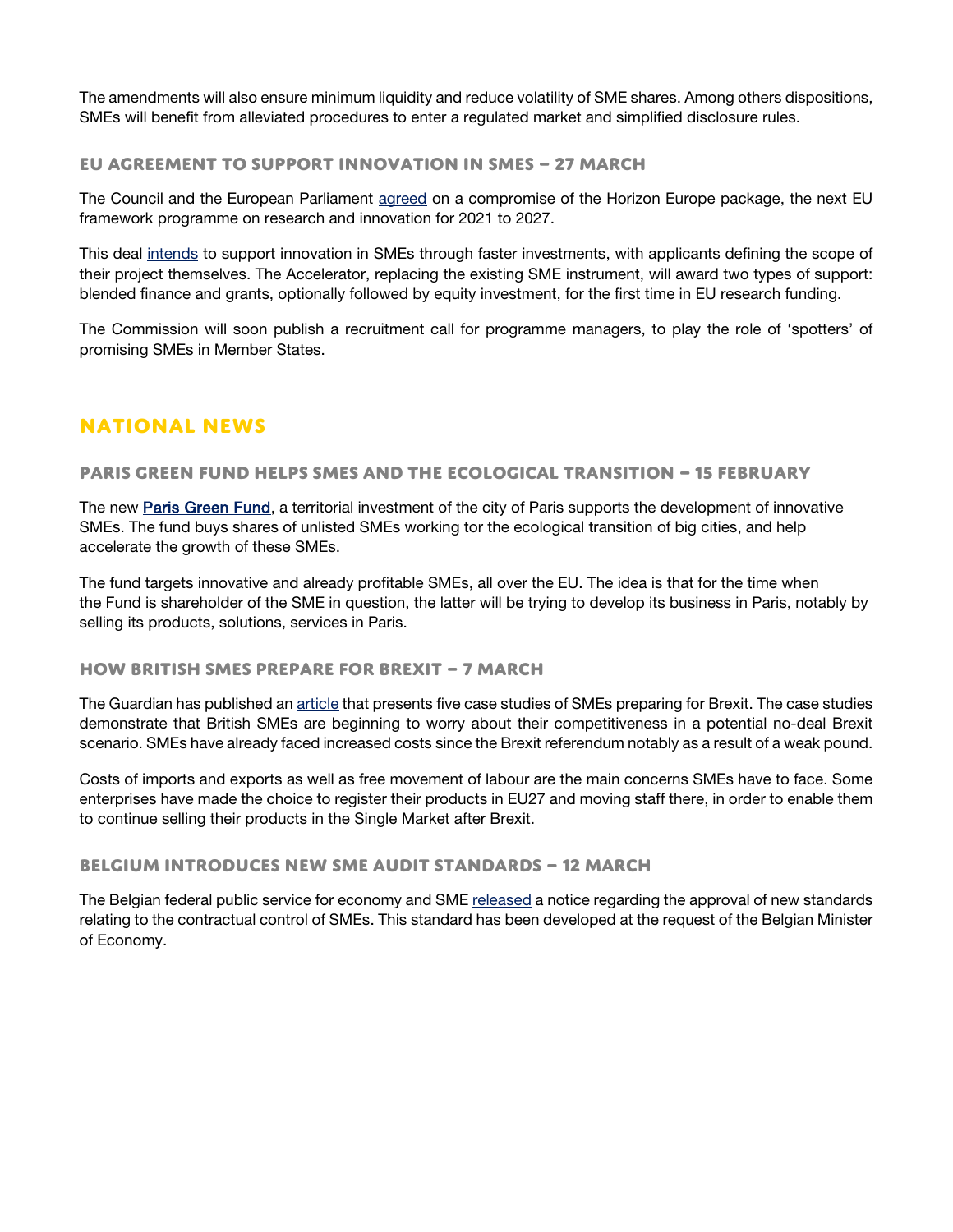# **Access to finance**

### **Accountants' role key to SME access to finance – 11 February**

The advice and expertise of an accountant or financial advisor is central to a successful SME funding outcome, [reports](http://dofonline.co.uk/2019/02/11/finance-directors-play-crucial-role-securing-sme-finance/) the managing partner of Caple, specialising in SME growth credit. He underlines the importance of understanding the quality and reputaiton of non-banking entities.

New businesses enable SMEs to access long term flexible and unsecured debt finance. Through their expertise and knowledge of their clients, creditors recognise accountants are necessary to originate loans and build detailed funding proposals. Accountants allows SMEs to access the funding they need to develop and grow their business.

### **Technology can Improve SME financing – 14 March**

Technology [provides](https://www.itproportal.com/features/how-machine-learning-can-improve-sme-financing/) opportunities to overcome many challenges SMEs meet in their financing needs.

If the situation has improved, the difficulty in obtaining financing stays one of the main constraints for SMEs. Today, technology-like machine learning is enabling financial institutions to unlock new financing opportunities. Machine learning programmes can analyse large amounts of data to make recommendations on which types of funding are best suited for each type of business. Incorporating it into the financing process is a step towards ensuring traditional banks will continue to evolve and better serve SMEs.

### **Fintech vs. Banks : Lending options have evolved for SMEs – 14 March**

Digital [platforms](https://www.raconteur.net/finance/sme-lending) are speeding up SME lending, cutting red-tape for SMEs by using machine-learning to assess automatically a business' performance. This system enables SME to access the funds needed within the hour, while SMEs are left waiting during testing times with traditional banks.

Banks are however still competitive. They keep an advantage as they can offer low interest rate in comparison to some other competitors. Their reputational advantage could be used to increase access to customer data and new technologies to offer digital products at increased scale.

# **Digitalisation**

### **SMEs invest in new technologies at an increasing pace – 5 March**

A new [report](https://www.telegraph.co.uk/business/challenges/budgeting-for-technology/) from the Yorkshire Bank shows that technology transition has become a fixed cost in SMEs' budget. According to the report, a quarter of SMEs expect their technology investments to increase.

Businesses are investing in various fields, from productivity to accounting software. The main barrier to adopt new technology remains the costs, underlining the continuing challenge of access to finance.

### **How can SMEs take on new challenge of digital skills – 7 March**

Digitalisation is evolving at a rapid rate and for SMEs, this means responding to evolving demand for best digital innovations, [reports](https://www.insidermedia.com/blogs/northwest/business-matters-sme-digital-skills) Nick Williams from Lloyds Banking Group. However, for example in the UK one third of SMEs still don't have a website, and miss out on benefits including time and cost savings.